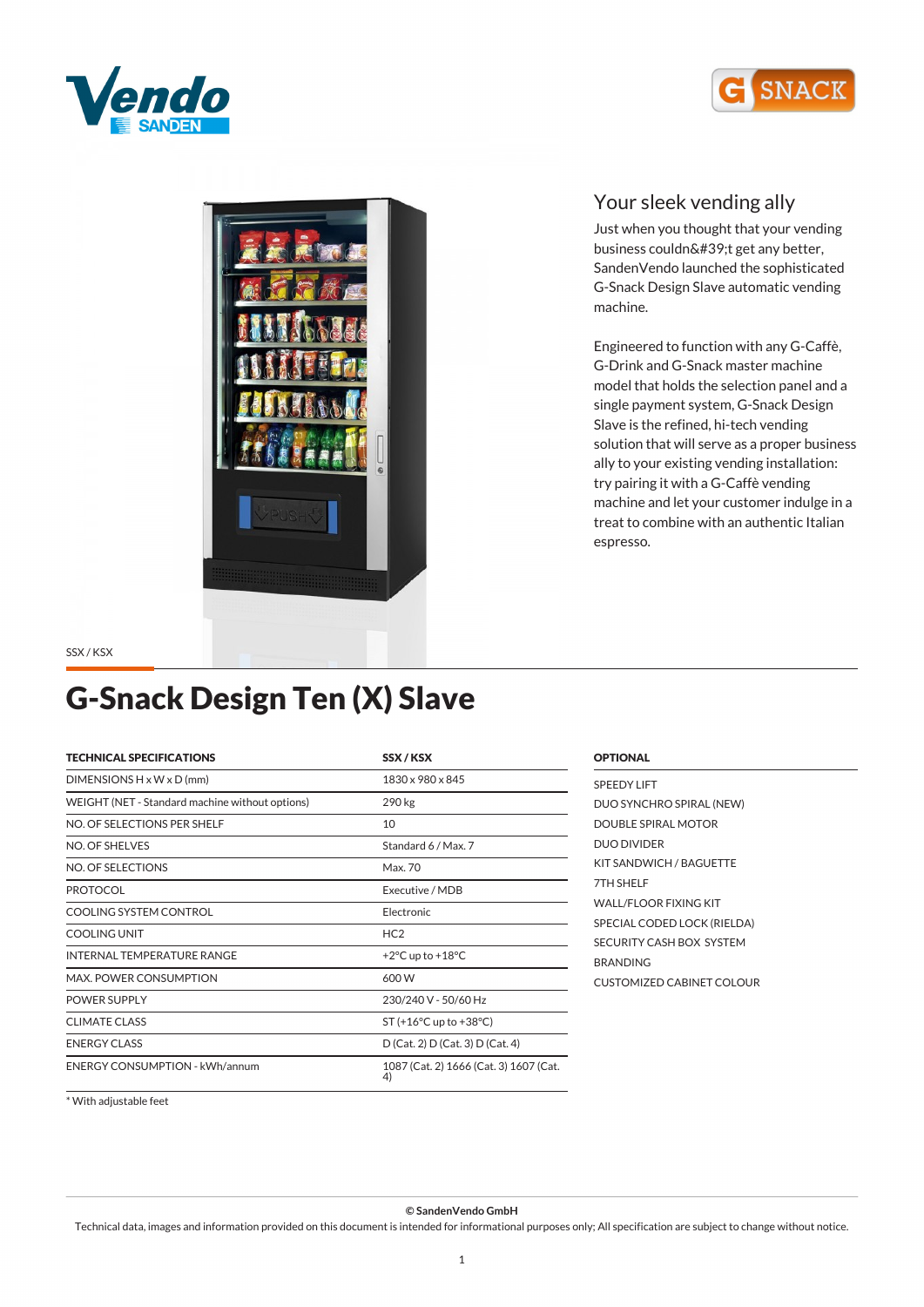





### *Your sleek vending ally*

*Just when you thought that your vending* business couldn't get any better, *SandenVendo launched the sophisticated G-Snack Design Slave automatic vending machine.*

*Engineered to function with any G-Caffè, G-Drink and G-Snack master machine model that holds the selection panel and a single payment system, G-Snack Design Slave is the refined, hi-tech vending solution that will serve as a proper business ally to your existing vending installation: try pairing it with a G-Caffè vending machine and let your customer indulge in a treat to combine with an authentic Italian espresso.*

*SS8 / KS8*

# *G-Snack Design Eight (VIII) Slave*

| <b>TECHNICAL SPECIFICATIONS</b>                 | <b>SS8/KS8</b>                           |
|-------------------------------------------------|------------------------------------------|
| DIMENSIONS $H \times W \times D$ (mm)           | 1830 x 830 x 845                         |
| WEIGHT (NET - Standard machine without options) | 240 kg                                   |
| NO. OF SELECTIONS PER SHELF                     | 8                                        |
| NO. OF SHELVES                                  | Standard 6 / Max. 7                      |
| NO. OF SELECTIONS                               | Max. 56                                  |
| <b>PROTOCOL</b>                                 | Executive / MDB                          |
| COOLING SYSTEM CONTROL                          | Electronic                               |
| <b>COOLING UNIT</b>                             | HC <sub>2</sub>                          |
| <b>INTERNAL TEMPERATURE RANGE</b>               | +2 $\degree$ C up to +18 $\degree$ C     |
| <b>MAX. POWER CONSUMPTION</b>                   | 600W                                     |
| <b>POWER SUPPLY</b>                             | 230/240 V - 50/60 Hz                     |
| <b>CLIMATE CLASS</b>                            | $ST$ (+16 $°C$ up to +38 $°C$ )          |
| <b>ENERGY CLASS</b>                             | D (Cat. 2) D (Cat. 3) D (Cat. 4)         |
| <b>ENERGY CONSUMPTION - kWh/annum</b>           | 975 (Cat. 2) 1569 (Cat. 3) 1521 (Cat. 4) |
|                                                 |                                          |

| <b>OPTIONAL</b>                  |  |
|----------------------------------|--|
| <b>SPEEDY LIFT</b>               |  |
| DUO SYNCHRO SPIRAL (NEW)         |  |
| DOUBLE SPIRAL MOTOR              |  |
| DUO DIVIDER                      |  |
| KIT SANDWICH / BAGUETTE          |  |
| 7TH SHELF                        |  |
| WALL/FLOOR FIXING KIT            |  |
| SPECIAL CODED LOCK (RIELDA)      |  |
| SECURITY CASH BOX SYSTEM         |  |
| <b>BRANDING</b>                  |  |
| <b>CUSTOMIZED CABINET COLOUR</b> |  |
|                                  |  |

*\* With adjustable feet*

*© SandenVendo GmbH*

*Technical data, images and information provided on this document is intended for informational purposes only; All specification are subject to change without notice.*